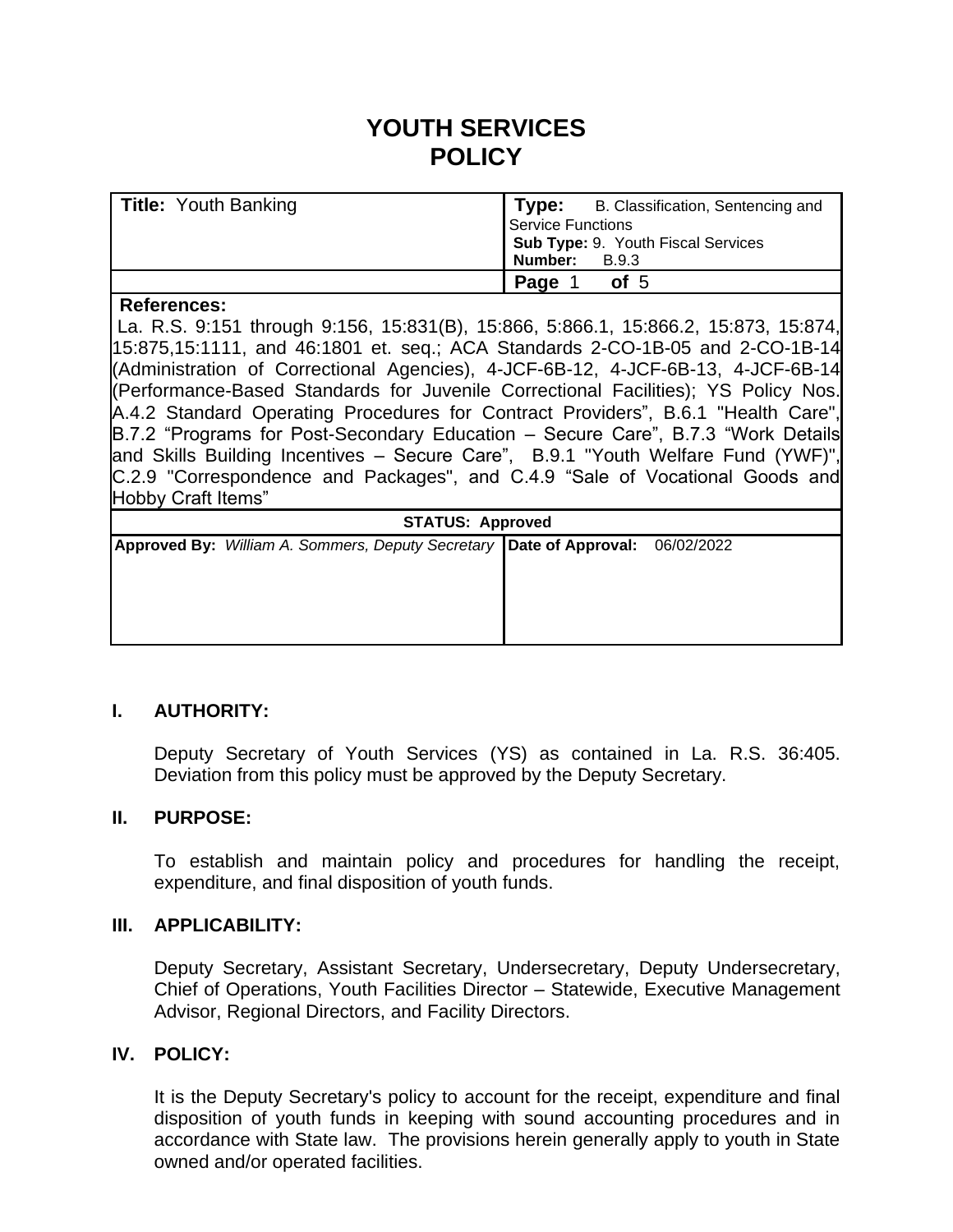## **V. PROCEDURES:**

- A. Receipt of funds:
	- 1. All funds accompanying a youth in secure care from local detention centers shall be credited to the youth's drawing account in the Youth Banking System.
	- 2. Incentive pay to youths and the net wages of youths employed in a certified Private Sector/Prison Industry Enhancement (PS/PIE) program shall be distributed on the basis of 50% to the youth's drawing account and 50% to the youth's savings account, except as noted in Paragraph 4 below.
	- 3. Incentive payments shall be made based on available resources. Compensation to youth may be in the form of wages paid by the employer for learning a marketable skill or gaining work experience (refer to YS Policy No. B.7.2).

Incentives paid shall be deposited pursuant to the procedures established in this policy.

4. Youth in the custody of the Office of Juvenile Justice may have up to \$250.00 in their personal interest bearing youth banking account.

Youths may transfer any amount in excess of \$250.00 from their savings account to their drawing account. Generally, all outstanding debts, (i.e. owed to the Agency, the courts, victims, etc. or other obligations which would otherwise be payable out of the savings account) must be satisfied prior to the transfer unless otherwise approved by the Facility Director.

When a youth's savings account attains a balance of at least \$250.00, future compensation may be deposited into either the savings or drawing account. When a youth elects to have future compensation deposited into their drawing account and is subsequently ordered to pay court costs which reduces the savings account balance to less than \$250.00, thirty percent (30%) of future compensation shall be deposited into the drawing account and seventy percent (70%) shall be distributed toward payment of any remaining court costs.

5. Funds cannot be sent to youths from other youths or the families of other youths without prior approval of the Facility Director. Funds cannot be sent to youths from discharged youths or their families, or employees and their families.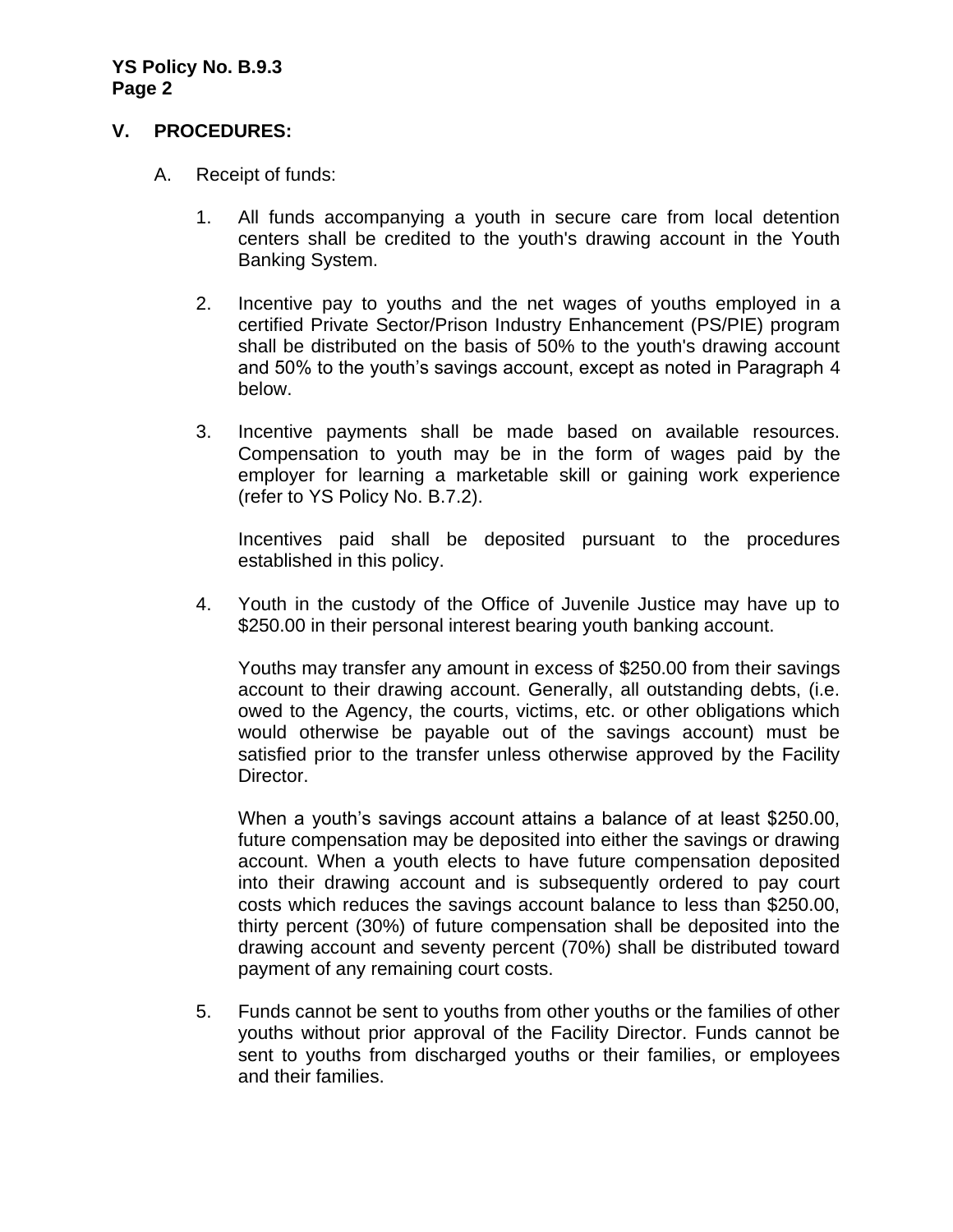- 6. Funds cannot be sent to youths from unidentified sources. The Facility Director shall be notified if money is received for a youth in excess of \$500.00 regardless of the source. A suspense account may be set up pending verification of the legitimacy of the transaction whenever deemed appropriate by the Facility Director. A suspense account shall be set up if the source of funds cannot be verified, if the check or money order has been altered, or if the amount is in excess of \$500.00.
- 7. If funds are withheld for more than three (3) days in a suspense account pending investigation, the youth shall be notified in writing. If the investigation is not completed within 15 days, the youth shall be afforded a hearing by a two member committee comprised of representatives from Administration and Security.
- 8. Money from permissible sources may be accepted in the following forms:
	- a. Postal, bank, or commercially issued money orders;
	- b. Government checks;
	- c. Bank cashier's check;
	- d. Checks drawn on federal, state and local governmental, political subdivisions, or public officials;
	- e. Checks drawn on reputable commercial accounts such as department stores, insurance companies, etc.; or
	- f. Automated Clearing House (ACH) transfers generated by authorized vendors approved by the Deputy Secretary, such as Western Union.
- 9. Money shall not be accepted in the following forms:
	- a. Cash received in the mail shall be returned to the sender via regular or certified mail (type dependent on amount of cash to be mailed);
	- b. Personal checks received in the mail shall be returned to the sender via regular mail; or
	- c. Checks payable to multiple parties shall be returned to the sender via regular mail. (If approved by the Facility Director or designee, the youth may endorse the check prior to its return);

Upon discovery of cash, personal or multiple party checks in the mail, the youth shall be sent a notice of the contents of the mail, the date of its receipt and that the youth has seven days to provide return postage. If return postage has not been provided within seven days, the postage shall be provided by the unit. The youth's banking account shall be charged if funds are available. Such withdrawals shall be made first from a youth's drawing account to the extent funds are available and then from the savings account. If funds are not available in either account, a debt hold shall be established in the appropriate youth's banking account.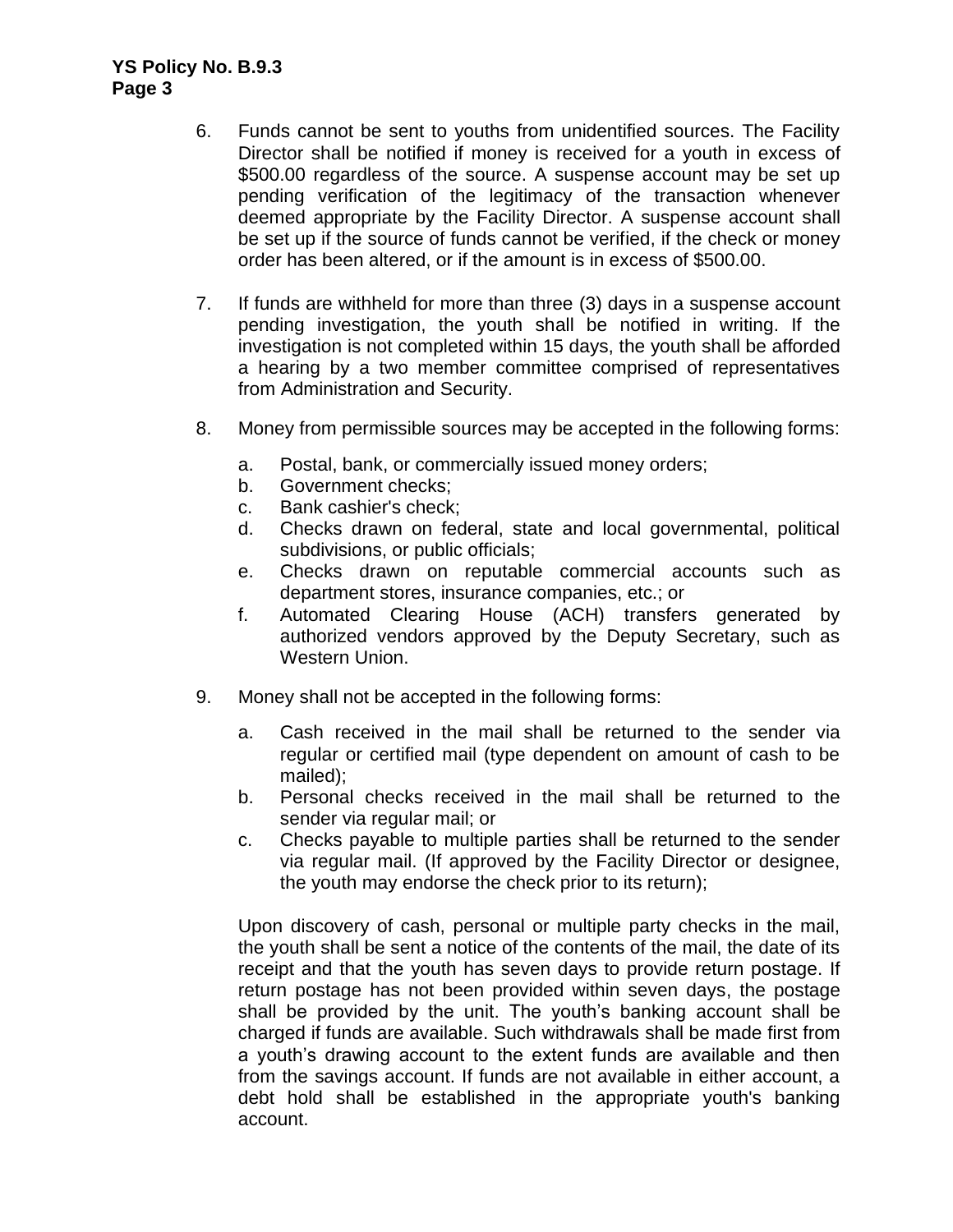### **YS Policy No. B.9.3 Page 4**

- B. Expenditure of Funds:
	- 1. Youths are prohibited from making purchases on a credit basis.
	- 2. Youths may not order goods shipped to the facility.
	- 3. All or any part of a youth's savings account may be expended for the purchase of bonds of the State of Louisiana or United States Savings Bonds. Any bonds so purchased shall be held by Youth Banking at the facility. The funds from these bonds redeemed or cashed during the youth's term shall revert back to the youth banking account from which they were deducted.
	- 4. All or any part of a youth's savings account may be expended for the purchase of accredited educational courses in accordance with the facility's Standard Operating Procedure.
	- 5. Funds credited to a youth's drawing or savings account may be withdrawn to satisfy any restitution imposed by the Agency in accordance with La. R.S. 15:875. Restitution shall be withdrawn first from a youth's drawing account, but may then be assessed against the savings account.
	- 6. Funds credited to a youth's savings account may be withdrawn for any other reason authorized by the Deputy Secretary.
	- 7. Money may be spent from the youth's drawing account at the canteen at intervals with limits set by the Facility Director.
	- 8. Funds from the youth's drawing account shall be available to the youth for the following additional purposes:
		- a. Transfer to immediate family;
		- b. Approved business or legal expense; and/or
		- c. Transfer to approved savings accounts with outside banking institutions or other approved transactions with outside banks (such transfers shall be coordinated with the unit's Business Office). The youth shall not be allowed to possess deposit/withdrawal slips for outside banking accounts. Checking accounts are not allowed.
	- 9. Funds may not be transferred to employees. Employees are prohibited from becoming involved in financial transactions with youths.